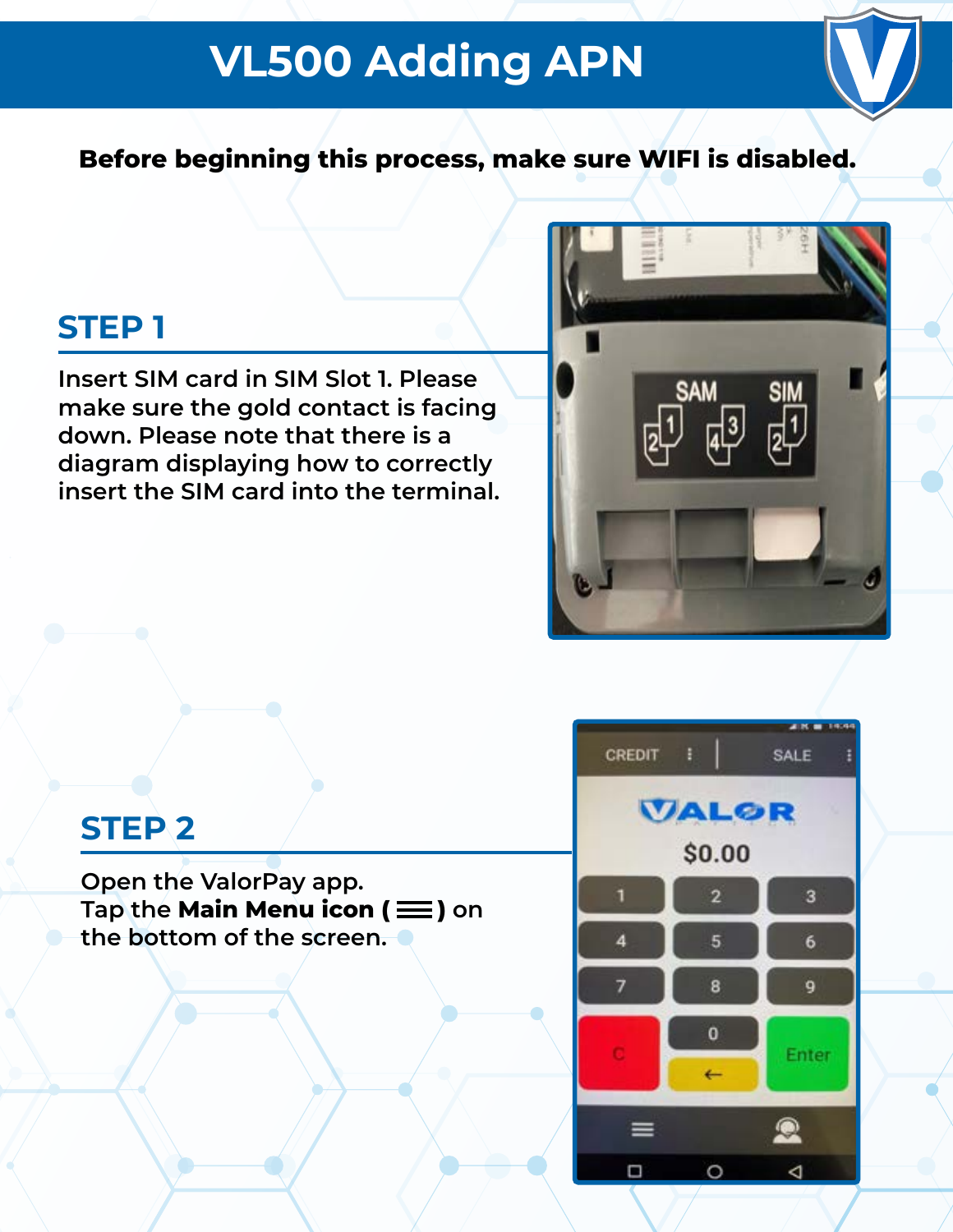**Scroll down and tap Comm Config. Then Press Comm Config again.**



## **STEP 4**

**Go to SIM Cards and make sure it is toggled to the Off position.** 



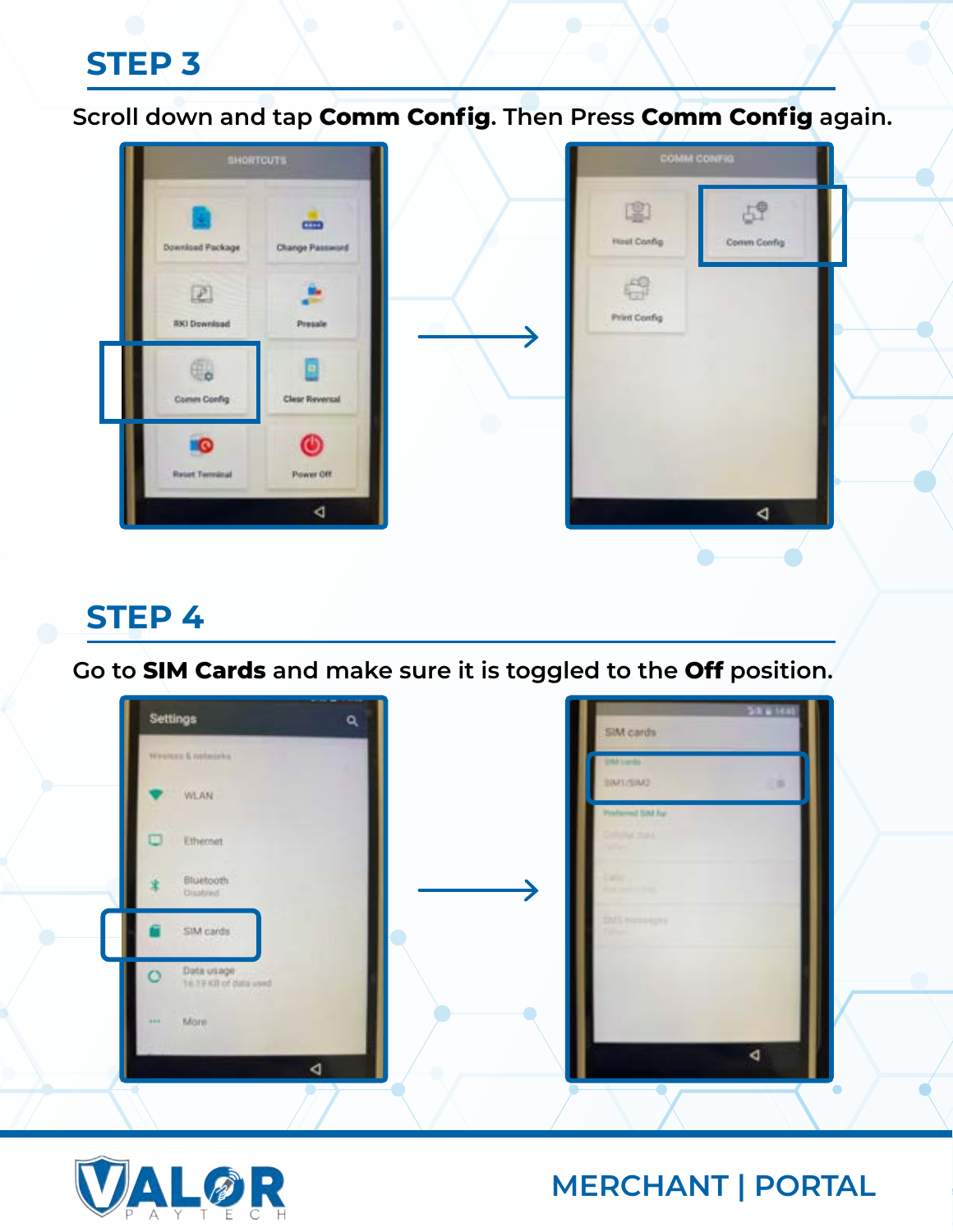**Tap the Back button, tap More, then tap Cellular Networks.**



|                              | Wireless & networks | <b>MARIN</b> |
|------------------------------|---------------------|--------------|
| Airplane model               |                     |              |
| Wi-Ficalling<br>m            |                     |              |
| Tethering & portable hotspot |                     |              |
| VPN                          |                     |              |
| Cellular networks.           |                     |              |
| Mobile plant                 |                     |              |
| Nietwork settings reset      |                     |              |
|                              |                     |              |
|                              |                     |              |
| о                            |                     |              |
|                              |                     |              |



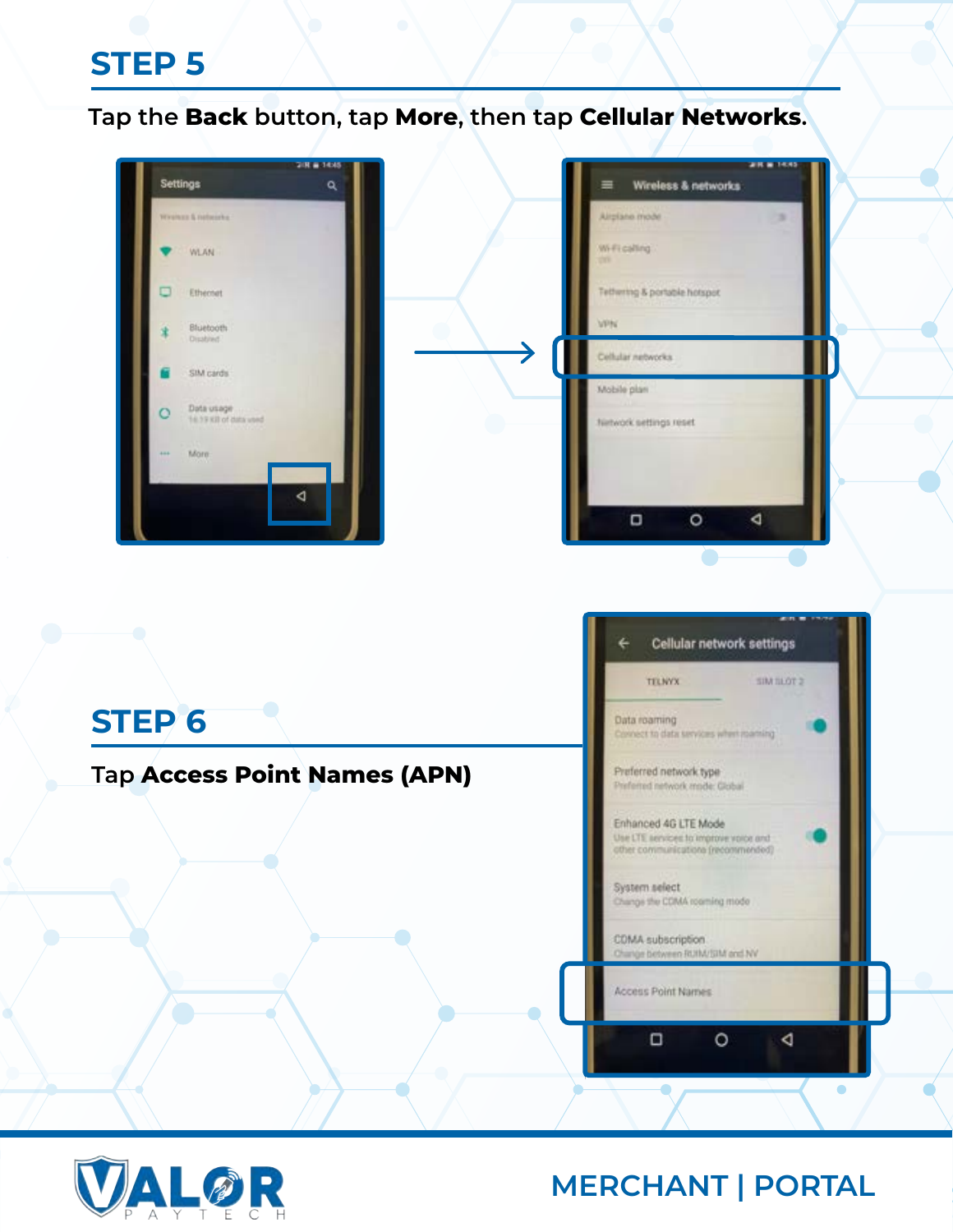**Hit the + on the top right of the screen and enter the Name & APN (you have to enter the APN in both fields.)** 

| <b>APNs</b>                            | 58 8 14 H<br>$\Theta$ | Edit access point             | <b>BELLET BELLETING</b><br>Edit access point                                                                                     |
|----------------------------------------|-----------------------|-------------------------------|----------------------------------------------------------------------------------------------------------------------------------|
| lataOD Tichiga.<br><b>MADIC TWING</b>  |                       | Name:<br>Test sec             | APN                                                                                                                              |
| TIM WEEK<br><b>But NA R</b>            | $\circ$               | AFN.<br>And put:              | DataCO.Telnyx                                                                                                                    |
| <b>MIT TIME</b><br><b>BOARD DIRECT</b> | $\circ$               | Proxy.<br>Mot net             | CANCEL<br><b>OK</b><br><b>Thomas</b><br><b>Part sure</b>                                                                         |
| Titut<br>which limit in                |                       | Port                          |                                                                                                                                  |
|                                        |                       | <b>RELEET</b><br>Usernamid    | bumtin <sub>1</sub><br>Telnyx<br>Telly.<br>$w e^{\prime} t^{\prime} y^{\prime} u^{\prime} l^{\prime} o^{\prime} p^{\prime}$<br>α |
|                                        |                       | Retrief.                      | asdfghj<br>k                                                                                                                     |
|                                        |                       | Password<br><b>Birth part</b> | <b>+ z x c v b n m</b><br>$\alpha$<br>$\frac{1}{2}$                                                                              |
| $\circ$<br>O                           | <b>d</b>              | Situat:<br>THE SAFE           | $\mathrm{THH} \leq \mathcal{E}$<br><b>Contract Contract</b><br>$\circ$<br>A<br>O                                                 |
|                                        |                       | O<br>$\circ$<br>∢             |                                                                                                                                  |

#### **STEP 8**

#### **Tap the Vertical Ellipsis ( ) and tap Save.**